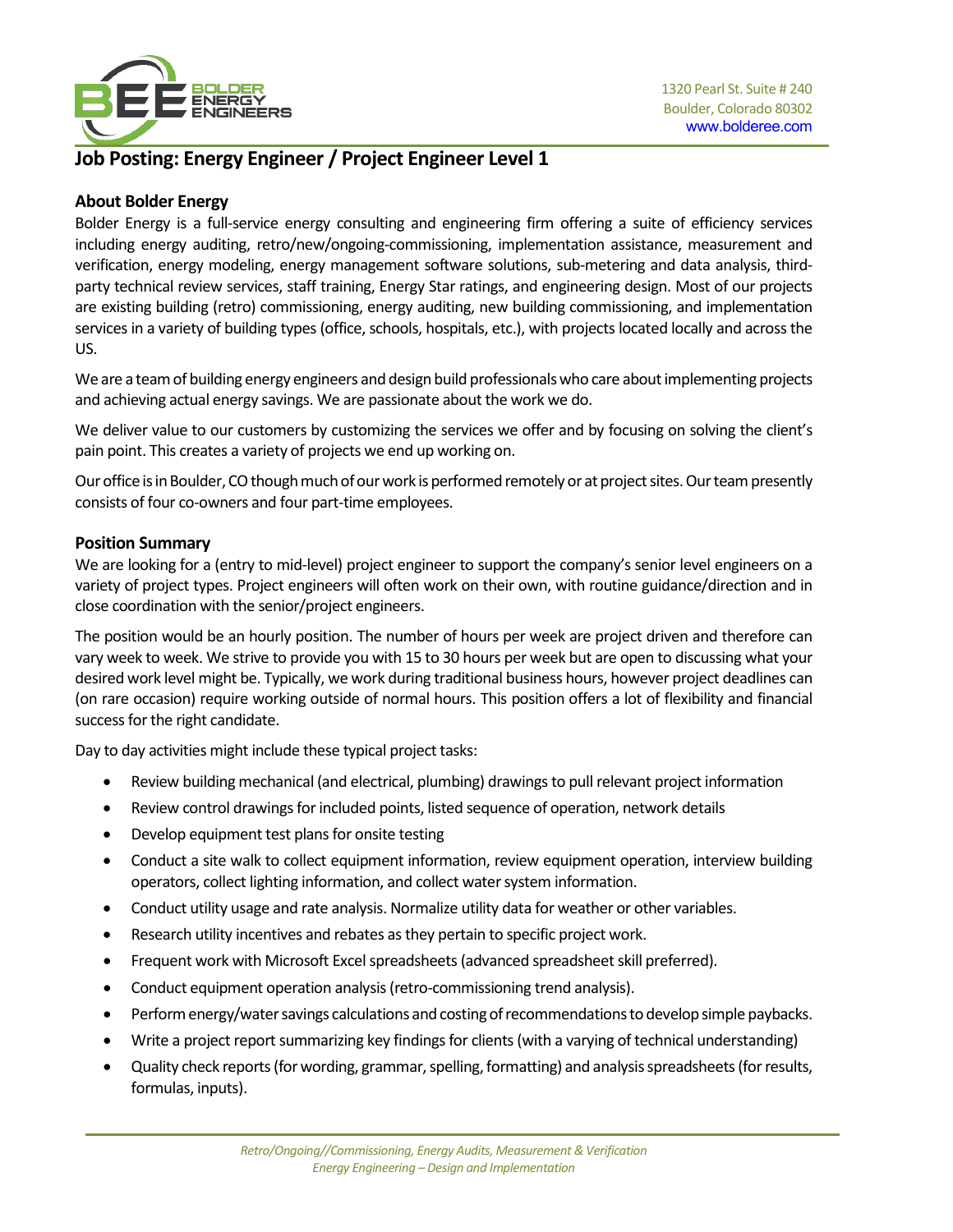- Communicate with clients regarding project questions, project updates, and deliverable reviews.
- Perform measurement and verification activities with knowledge of IPMVP protocols.
- Conduct project research for new technologies.
- Perform energy modeling of proposed design and a code-compliant baseline with simulation software such as Open Studio/Energy Plus, Trane Trace, eQuest.
- Updating CAD drawings or equipment specifications for our retrofit MEP design projects
- Manage client communication, deliverables and timelines, and project finances (depending on current level of experience/or will train).
- Engage in business development activities including scope of work and/or proposal development, speaking engagements, and client networking events (depending on current level of experience/or will train).

### **Office Culture**

We place a high value on flexible work schedules and the opportunity to balance your workload and earning potential in a way that also balances your life's other priorities.

Our team takes pride in our trade and our deliverables and has a deep passion for energy efficiency.

We solidly believe in on-going training, which includes (but not limited to) mentoring and on the job training and connecting you to webinars or other industry resources. This includes training not only in technical subjects but sales, client communication, and networking. We support any entrepreneurial endeavors that enhance knowledge and provide a service to our industry.

We continuously are developing standardized processes and templates and support time to do that.

### **Qualifications**

This position (very occasionally) requires travel to a job site via driving (jobs in CO) or flying (out of state). Candidate must also be able to climb ladders to access rooftop equipment and be adaptable to a variety of work situations.

The successful candidate background will include (many of these are preferred but not all required, will train the right individual):

- BS or MS in a technical field, such as engineering (mechanical, architectural, electrical) or other science related degree.
- 1 to 5 years of work experience in the building environment, preferably in energy engineering, controls, design, or commissioning. Adjacent fields, such as MEP design engineers or controls technicians/programmers with the required degree(s) are also potential fits.
- Understanding of building HVAC/lighting/controls systems, familiarity with basic thermodynamic heat transfer and associated engineering equations.
- Has industry certification (EIT or PE, CEM, Energy Audit/Commissioning/Project Management credentials) or is interested in pursuing a certification.
- Demonstrated experience with analysis of field data and/or statistical analysis.
- Demonstrated excellence in communication (written and oral) and organizational skills.
- Moderate to advanced skills in MS Excel and Word. Additional skill sets that would be a plus include Bluebeam, Visio, and programming skills in VBA, or other relevant analysis languages and tools.
- Ability to work autonomously on specific tasks and ability to work in a team environment.